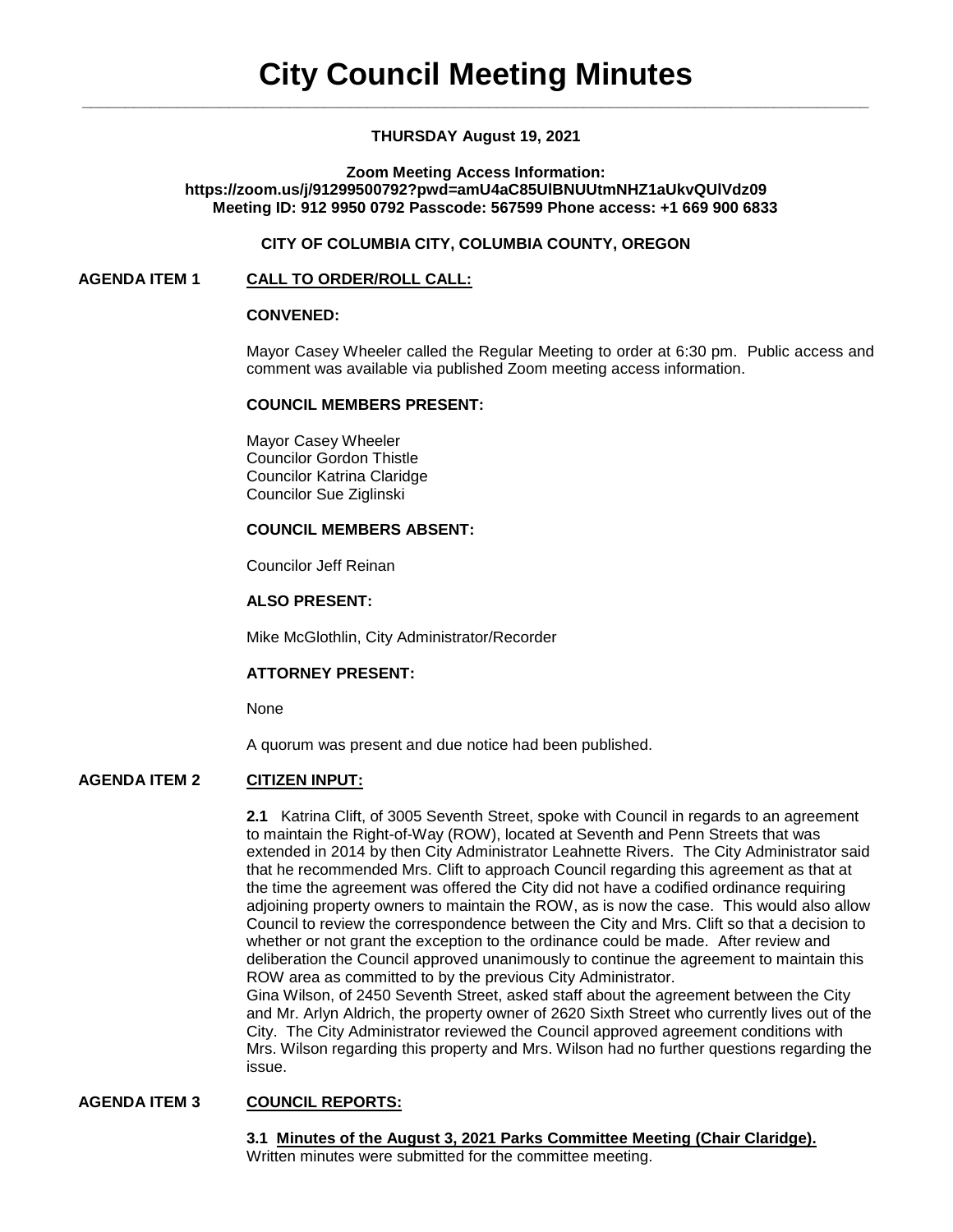## **AGENDA ITEM 4 STAFF REPORTS:**

**4.1 Activity Report from the Public Works Director.** A written report from the Public Works Director, Micah Rogers, was submitted documenting the previous month's activities.

**4.2 Activity Report from the Police Operations Sergeant.** A written report from the Police Operations Sergeant, Jerry Bartolomucci, was submitted documenting the previous month's activities.

## **AGENDA ITEM 5 CONSENT AGENDA:**

- **5.1 Bills paid with check numbers 33250 through 33308 during the month of July, 2021.**
- **5.2 Minutes of the July 15, 2021 Regular City Council Meeting.**
- **5.3 Minutes of the July 26, 2021 Special City Council Meeting.**

COUNCIL APPROVED THE CONSENT AGENDA BY UNANIMOUS ROLL CALL VOTE.

**AGENDA ITEM 6 UNFINISHED BUSINESS:** None

## **AGENDA ITEM 7 NEW BUSINESS:**

**7.1 Council Bill 21-932: A Resolution Authorizing a Transfer of Appropriations Within the General Fund During the Fiscal Year Beginning July 1, 2021.** 

MOVED (THISTLE), SECONDED (ZIGLINSKI) AND APPROVED UNANIMOUSLY TO APPROVE COUNCIL BILL 21-932.

### **7.2 Presentation by Paul Vogel, Executive Director of the Columbia Economic Team.**

PAUL VOGEL PROVIDED AN INDEPTH REVIEW OF THE ECONOMIC DEVELOPMENT ACTIVITIES CONDUCTED TO DATE BY THE COLUMBIA ECONOMIC TEAM. MATERIALS FOR THIS UPDATE ARE INCLUDED WITHIN THE CITY COUNCIL MEETING AGENDA PACKET AS SUPPORTING DOCUMENTATION. AT THE CONCLUSION OF THE PRESENTATION MR. VOGEL ALSO REQUESTED THAT COLUMBIA CITY DONATE A \$10,000.00-\$15,000.00 PORTION OF THEIR 2021 AMERICAN RESCUE PLAN ACT (ARPA) FUNDS TOWARDS THE DEVELOPMENT OF A SMALL BUSINESS RESOURCE CENTER WITHIN COLUMBIA COUNTY. SUPPORTING DOCUMENTS FOR THIS REQUEST AND PROPOSAL ARE ALSO ATTACHED TO THE MEETING AGENDA PACKET. AT THE CONCLUSION OF THE PRESENTATION COUNCIL DIRECTED THE CITY ADMINISTRATOR TO REVIEW THE REQUEST FURTHER AND SUBMIT A RECOMMENDATION TO COUNCIL AT THE SEPTEMBER 16, 2021 REGULAR CITY COUNCIL MEETING FOR THEIR CONSIDERATION.

### **7.3 Review, discussion and consideration for approval of a renewal to an Intergovernmental Agreement for Water Filtration Discharge between the Cities of St. Helens, Oregon and Columbia City, Oregon.**

MOVED (CLARIDGE), SECONDED (ZIGLINSKI) AND APPROVED UNANIMOUSLY TO APPROVE THE RENEWAL OF THE INTERGOVERNMENTAL AGREEMENT AS SUBMITTED.

**7.4 Review, discussion and consideration for approval of a License Agreement- Commercial, between the Port of Columbia County and the City of Columbia City, Oregon.**